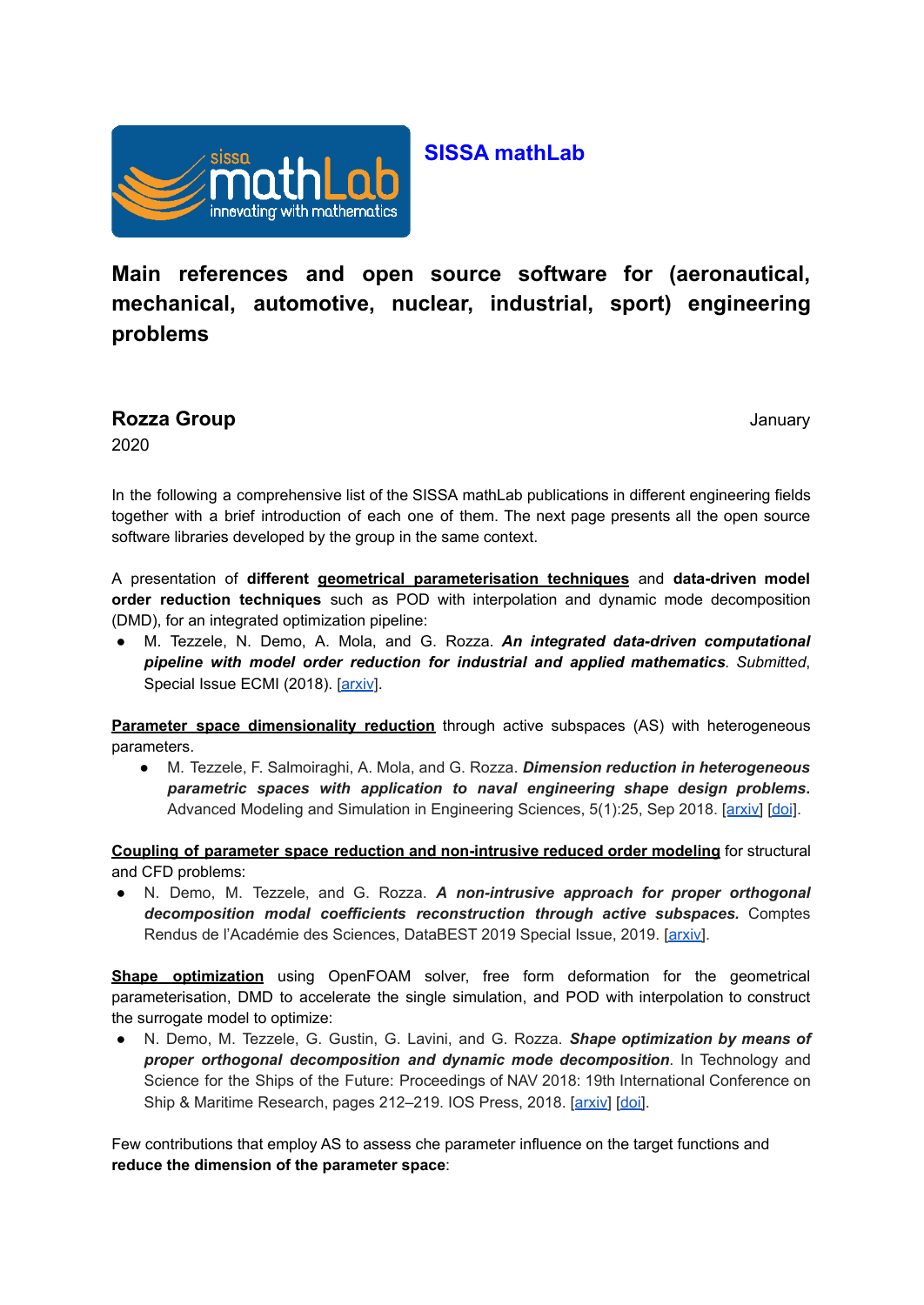- M. Tezzele, N. Demo, and G. Rozza. *Shape Optimization through Proper Orthogonal Decomposition with Interpolation and Dynamic Mode Decomposition Enhanced by Active* **Subspaces.** In The Proceedings of VIII International Conference on Computational Methods in Marine Engineering, pages 122-133, 2019. [\[arxiv](https://arxiv.org/abs/1905.05483)] [[doi](https://congress.cimne.com/marine2019/frontal/Doc/EbookMarine2019.pdf)].
- A. Mola, M. Tezzele, M. Gadalla, F. Valdenazzi, D.Grassi, R. Padovan, and G. Rozza. *Efficient Reduction in Shape Parameter Space Dimension for Ship Propeller Blade Design.* In The Proceedings of VIII International Conference on Computational Methods in Marine Engineering, pages 201–212, 2019. [\[doi](https://congress.cimne.com/marine2019/frontal/Doc/EbookMarine2019.pdf)].
- M. Tezzele, N. Demo, M. Gadalla, A. Mola, and G. Rozza. *Model order reduction by means of active subspaces and dynamic mode decomposition for parametric hull shape design hydrodynamics*. In Technology and Science for the Ships of the Future: Proceedings of NAV 2018: 19th International Conference on Ship & Maritime Research, pages 569–576. IOS Press, 2018. [[arxiv\]](https://arxiv.org/abs/1803.07377) [[doi](https://doi.org/10.3233/978-1-61499-870-9-569)].
- N. Demo, M. Tezzele, A. Mola, and G. Rozza. *An efficient shape parametrisation by free-form deformation enhanced by active subspace for hull hydrodynamic ship design problems in open source environment.* In The 28th International Ocean and Polar Engineering Conference, 2018. [[arxiv\]](https://arxiv.org/abs/1801.06369).

**Reduction of both the geometries and the output fields**, particularly suited for cases where we do not know the actual geometrical parameters:

● N. Demo, M. Tezzele, A. Mola, and G. Rozza. *A Complete Data-Driven Framework for the Efficient Solution of Parametric Shape Design and Optimization in Naval Engineering Problems.* In The Proceedings of VIII International Conference on Computational Methods in Marine Engineering, pages 111-121, 2019. [[arxiv\]](https://arxiv.org/abs/1905.05982) [\[doi\]](https://congress.cimne.com/marine2019/frontal/Doc/EbookMarine2019.pdf).

**Reduced order models for CFD problems using the FV method with and without heat transfer,** with some applications in industrial flows**:**

- G. Stabile, G. Rozza. *Finite volume POD-Galerkin stabilised reduced order methods for the parametrised incompressible Navier–Stokes equations.* Computers & Fluids. 2018. [[arxiv\]](https://arxiv.org/abs/1710.11580) [[doi](https://doi.org/10.1016/j.compfluid.2018.01.035)].
- S. Georgaka, G. Stabile, G. Rozza, and M. J. Bluck. *Parametric POD-Galerkin Model Order Reduction for Unsteady-State Heat Transfer Problems*. Communications in Computational Physics, 2019. [[arxiv\]](https://arxiv.org/abs/1808.05175).

**Reduced order models for CFD problems using the Discontinuous Galerkin Method,** with applications related to weakly compressible flows.

**Combination of data-driven and intrusive reduced order modeling techniques** for fluid dynamics problem with and without heat transfer, with some applications in industrial engineering field:

- S. Hijazi, G. Stabile, A. Mola, and G. Rozza. *Data-Driven POD-Galerkin Reduced Order Model for Turbulent Flows*. Submitted, Journal of Computational Physics, 2019. [[arxiv\]](https://arxiv.org/abs/1907.09909).
- S. Hijazi, S. Ali, G. Stabile, F. Ballarin, and G. Rozza. *The Effort of Increasing Reynolds Number in Projection-Based Reduced Order Methods: from Laminar to Turbulent Flows*, FEF special Volume, 2018. [\[arxiv](https://arxiv.org/abs/1807.11370)].
- S. Georgaka, G. Stabile, K. Star, G. Rozza, and M. J. Bluck. *A Hybrid Reduced Order Method for Modelling Turbulent Heat Transfer Problems*. Submitted, Computers and Fluids, 2019. [[arxiv\]](https://arxiv.org/abs/1906.08725).

**UQ techniques for CFD problems using reduced order models:**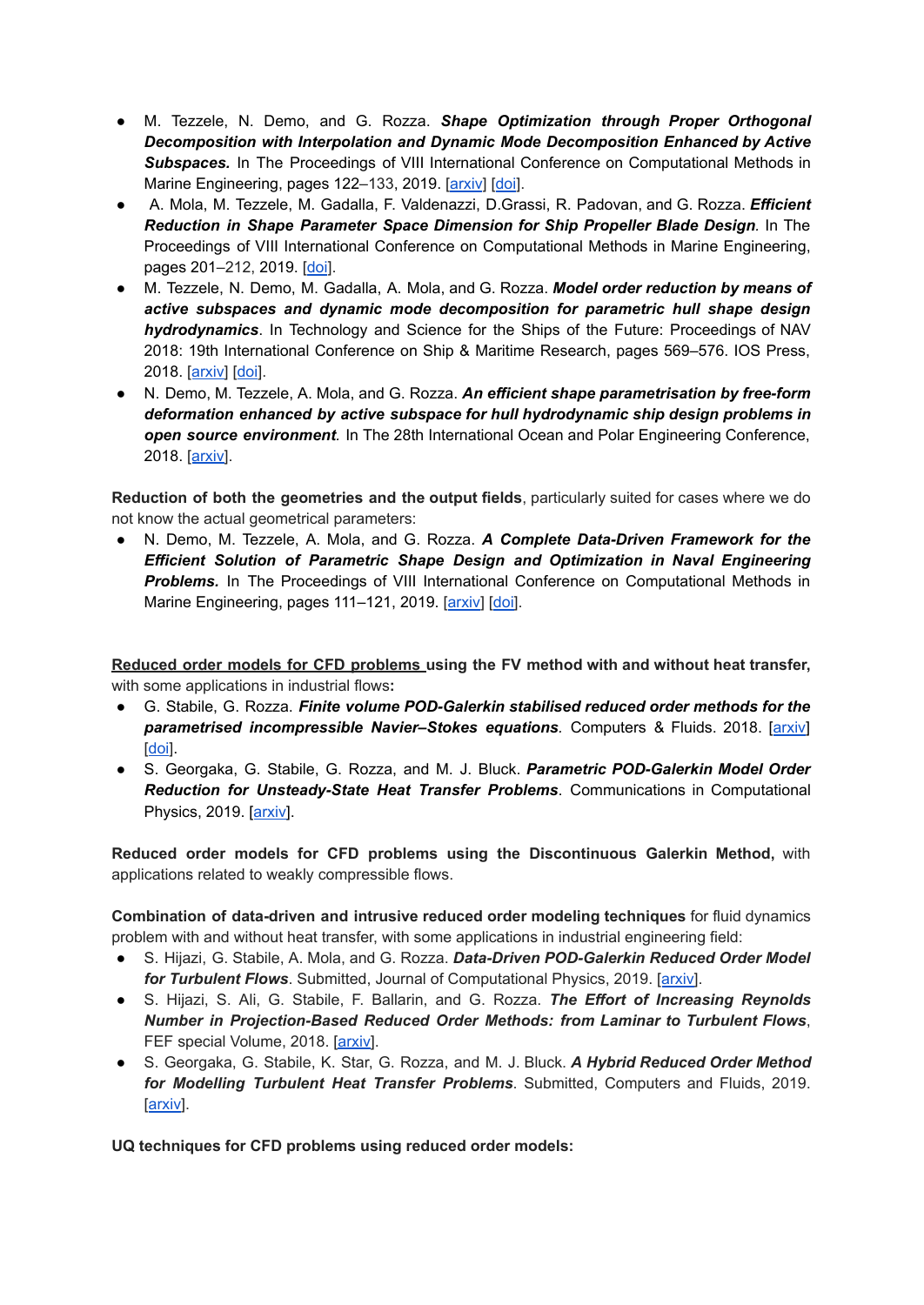● S. Hijazi, G. Stabile, A. Mola, and G. Rozza. *Non-Intrusive Polynomial Chaos Method Applied to Full-Order and Reduced Problems in Computational Fluid Dynamics: a Comparison and Perspectives*. QUIET special volume, 2019. [[arxiv\]](https://arxiv.org/abs/1901.06373)**.**

**Geometrical parametrization** for heat transfer and fluid dynamics problems:

● G. Stabile, M. Zancanaro, and G.Rozza. *Efficient Geometrical parametrization for Finite-Volume based Reduced Order Methods*. Submitted, IJNME, 2019. [\[arxiv\]](https://arxiv.org/abs/1901.06373).

## **SISSA mathLab Open Source Software and Tools**

The complete list of SISSA mathLab software is available on [GitHub](https://github.com/mathLab) and on SISSA [mathLab](https://mathlab.sissa.it/cse-software) website**,** here we present the most interesting ones from a naval engineering point of view.



**PyGeM** (Python Geometrical Morphing) is a package that allows you to deform a given geometry or mesh with different deformation techniques such as Free Form Deformation, Radial Basis Functions and Inverse Distance Weighting. [[github](https://github.com/mathLab/PyGeM)] [SISSA [mathLab](https://mathlab.sissa.it/pygem)].

● F. Salmoiraghi, A. Scardigli, H. Telib, and G. Rozza, *Free Form Deformation, mesh morphing and reduced order methods: enablers for efficient aerodynamic shape optimization,* Int. J. CFD, 2018 [[arxiv\]](https://arxiv.org/abs/1803.04688).



**EZyRB** (Easy Reduced Basis method) is a package to perform non-intrusive model order reduction based on Proper Orthogonal Decomposition. [\[github](https://github.com/mathLab/EZyRB)] [SISSA [mathLab](https://mathlab.sissa.it/ezyrb)].

● N. Demo, M. Tezzele, and G. Rozza. EZyRB: *Easy Reduced Basis method***.** The Journal of Open Source Software, 3(24):661, 2018. [\[doi\]](https://doi.org/10.21105/joss.00661).



**PyDMD** is a package that uses Dynamic Mode Decomposition for a data-driven model simplification based on spatiotemporal coherent structures. [\[github](https://github.com/mathLab/PyDMD)] [[SISSA](https://mathlab.sissa.it/pydmd) [mathLab](https://mathlab.sissa.it/pydmd)].

■ N. Demo, M. Tezzele, and G. Rozza. *PyDMD: Python Dynamic Mode Decomposition.* The Journal of Open Source Software, 3(22):530, 2018. [[doi](https://doi.org/10.21105/joss.00530)].



**ITHACA-FV** is an implementation in OpenFOAM of several reduced order modelling techniques. [\[github\]](https://github.com/mathLab/ITHACA-FV) [SISSA [mathLab](https://mathlab.sissa.it/ithaca-fv)].

● G. Stabile, G. Rozza. *Finite volume POD-Galerkin stabilised reduced order methods for the parametrised incompressible Navier–Stokes* equations. Computers & Fluids. 2018. [[doi\]](https://doi.org/10.1016/j.compfluid.2018.01.035) [\[arxiv](https://arxiv.org/abs/1710.11580)].